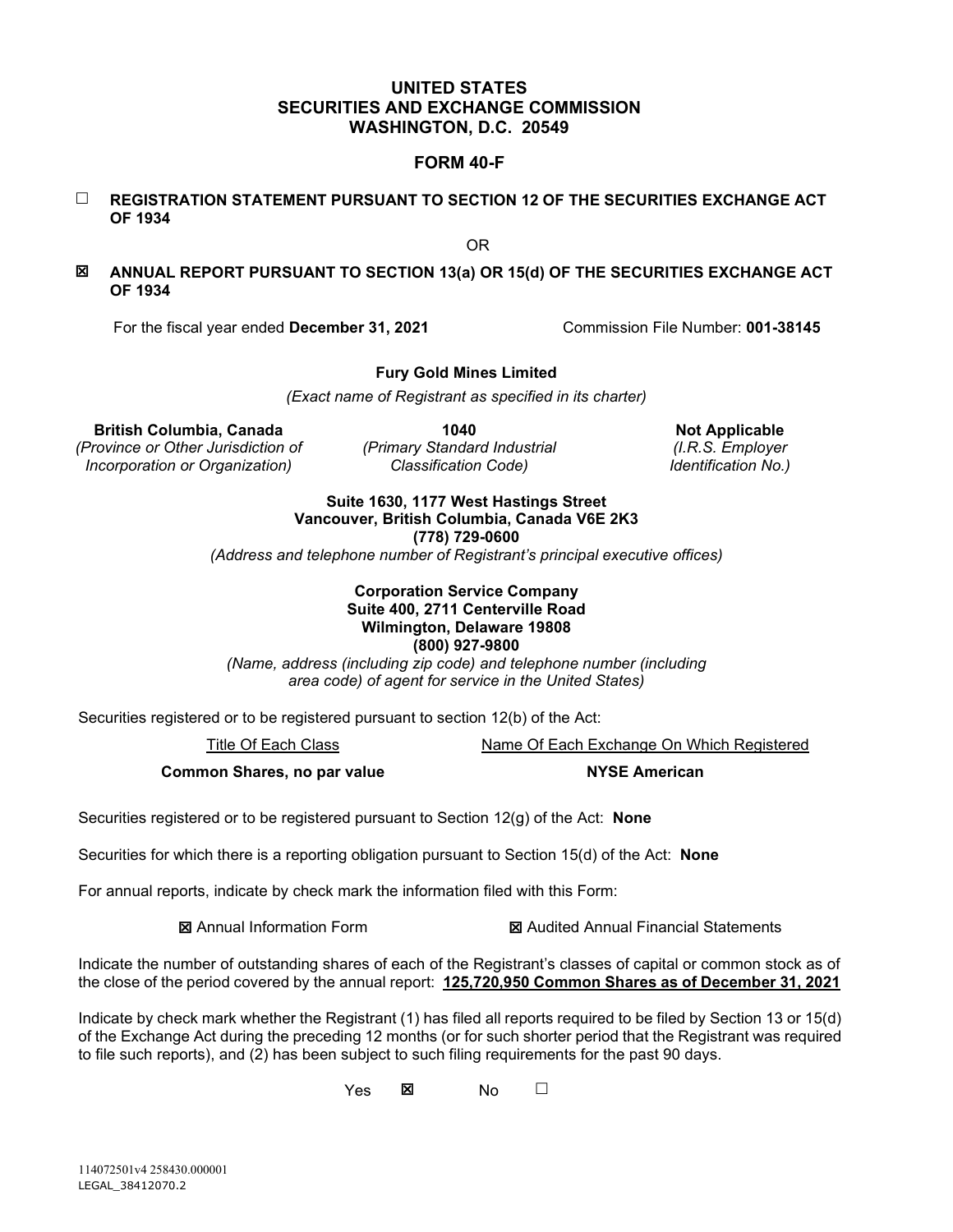Indicate by check mark whether the registrant has submitted electronically and posted on its corporate Web site, if any, every Interactive Data File required to be submitted and posted pursuant to Rule 405 of Regulation S-T (§232.405 of this chapter) during the preceding 12 months (or for such shorter period that the Registrant was required to submit and post such files).

# $Yes$   $X$  No  $\Box$

Indicate by check mark whether the registrant is an emerging growth company as defined in Rule 12b-2 of the Exchange Act.

Emerging growth company **X** 

If an emerging growth company that prepares its financial statements in accordance with U.S. GAAP, indicate by check mark if the registrant has elected not to use the extended transition period for complying with any new or revised financial accounting standards provided pursuant to Section 13(a) of the Exchange Act.

 $\Box$ 

Indicate by check mark whethr the registrant has filed a report on and attestation to its management's assessment of the effectiveness of its internal control over financial reporting under Section 404(b) of the Sarbanes-Oxley Act (15 U.S.C. 7262(b)) by the registered public accounting firm that prepared or issued its audit report.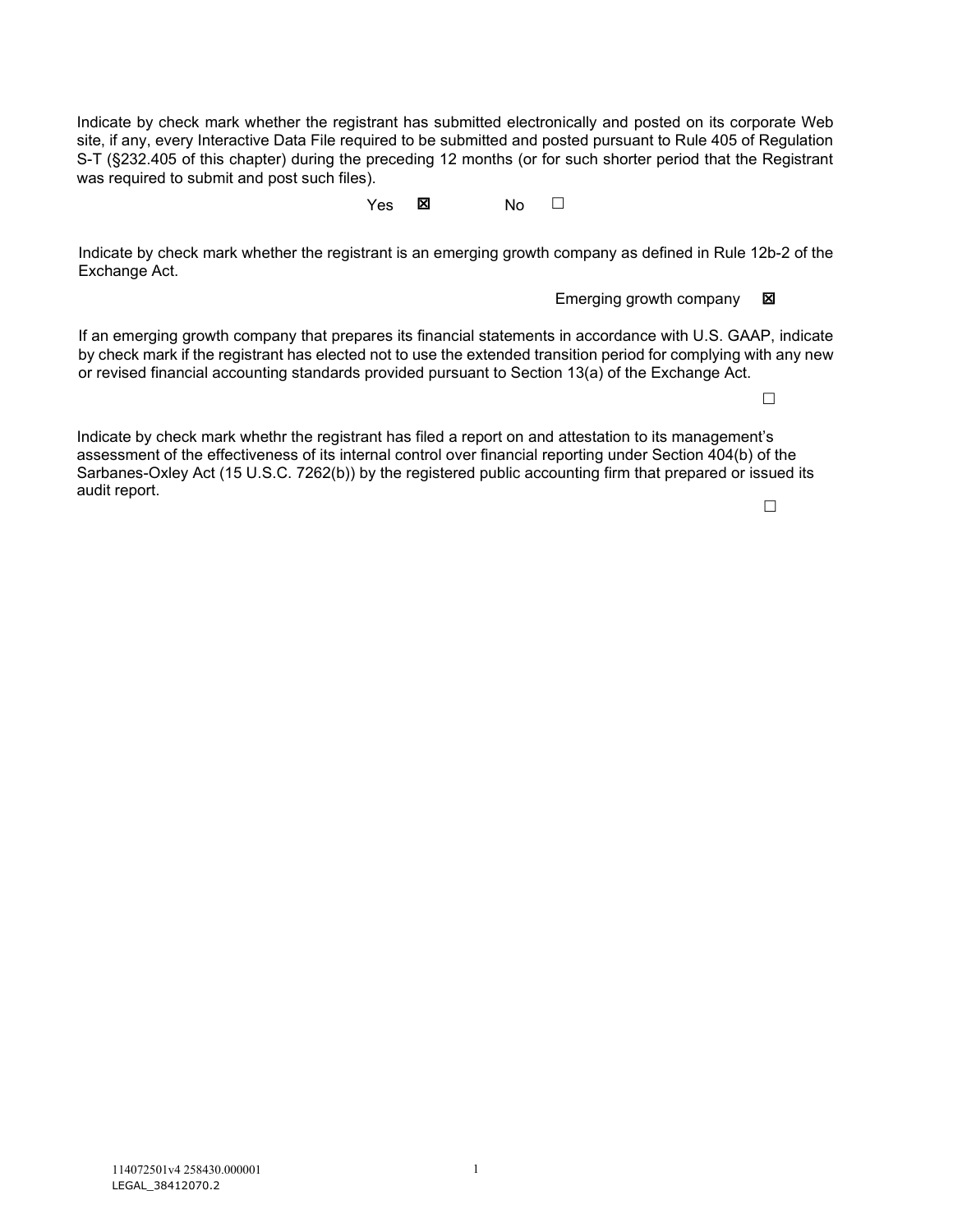### **INTRODUCTORY INFORMATION**

In this annual report on Form 40-F (the "**Annual Report**"), references to the "**Company**" or "**Fury Gold**" or the "**Registrant**" mean Fury Gold Mines Limited and its subsidiaries, unless the context suggests otherwise.

Fury Gold is a Canadian issuer eligible to file its annual report pursuant to Section 13 of the United States Securities Exchange Act of 1934, as amended (the "**Exchange Act**"), on Form 40-F pursuant to the Canada/ United States multi-jurisdictional disclosure system (the "**MJDS**"). Fury Gold is a "foreign private issuer" as defined in Rule 3b-4 under the Exchange Act.

### **PRINCIPAL DOCUMENTS**

Each of the documents that are filed as exhibits to this Annual Report, as set forth in the Exhibit Index attached hereto, are incorporated by reference herein.

| <b>Document</b>                                                                                                                                                                                                                                                                                          | <b>Exhibit No.</b> |
|----------------------------------------------------------------------------------------------------------------------------------------------------------------------------------------------------------------------------------------------------------------------------------------------------------|--------------------|
| Annual Information Form of the Company for the year ended December 31,<br>2021 (the "2021 AIF")                                                                                                                                                                                                          | 99.1               |
| Audited consolidated financial statements of the Company as of December 31,<br>2021 and December 31, 2020 for the years then ended, including the notes and<br>the report of the Independent Registered Public Accounting Firm with respect<br>thereto (the "Audited Consolidated Financial Statements") | 99.2               |
| Management's Discussion and Analysis of the Company for the year ended<br>December 31, 2021 (the "2021 MD&A")                                                                                                                                                                                            | 99.3               |

# **FORWARD-LOOKING STATEMENTS**

This Annual Report includes or incorporates by reference certain statements that constitute "forwardlooking statements" within the meaning of Section 21E under the Exchange Act and Section 27A of the United States Securities Act of 1933, as amended. These statements appear in a number of places in this Annual Report and documents incorporated by reference herein and include statements regarding the Registrant's intent, belief or current expectation and those of the Registrant's officers and directors. These forward-looking statements involve known and unknown risks and uncertainties that may cause the Registrant's actual results, performance or achievements to be materially different from any future results, performance or achievements expressed or implied by such forward-looking statements. When used in this Annual Report or in documents incorporated by reference in this Annual Report, words such as "believe," "anticipate," "estimate," "project," "intend," "expect," "may," "will," "plan," "should," "would," "contemplate," "possible," "attempts," "seeks" and similar expressions are intended to identify these forward-looking statements. These forward-looking statements are based on various factors and were derived utilizing numerous assumptions that could cause the Registrant's actual results to differ materially from those in the forward-looking statements. Accordingly, readers are cautioned not to put undue reliance on these forwardlooking statements.

Investors are referred to the cautionary notes entitled "*Cautionary Note Regarding Forward-Looking Statements*" that are included in each of our 2021 AIF and 2021 MD&A for a discussion of these forward-looking statements and the risks that impact these forward-looking statements. Investors are also advised to carefully review and consider the risk factors identified in the 2021 AIF under the heading "*Risk Factors*", in the 2021 MD&A and in the other documents incorporated by reference herein. These discussions of forward-looking statements and risk factors identify factors that could cause the Registrant's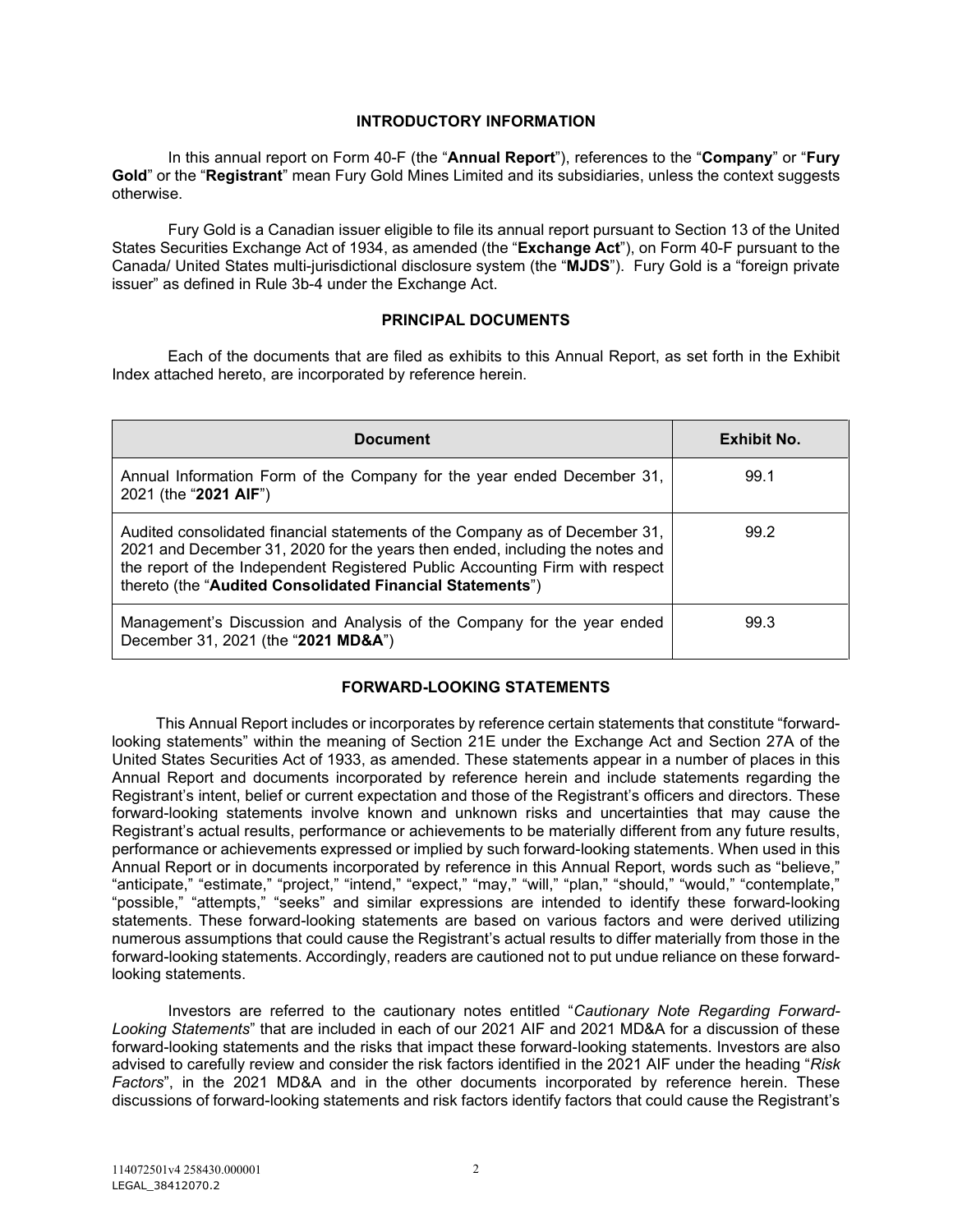actual results, performance and achievements to be materially different from any anticipated future results, performance or achievements expressed or implied by the forward-looking statements. The forward-looking statements contained in this Annual Report are made as of the date hereof and, accordingly, are subject to change after such date.

Although the Registrant believes that the assumptions on which the forward-looking statements are made are reasonable, based on the information available to the Registrant on the date such statements were made, no assurances can be given as to whether these assumptions will prove to be correct. Accordingly, readers should not place undue reliance on forward-looking statements. The Registrant does not undertake to update any forward-looking statements, except as, and to the extent, required by applicable securities laws, including applicable United States federal securities laws. The forward-looking statements contained in this Annual Report and the documents incorporated by reference herein are expressly qualified by this cautionary statement.

#### **CAUTIONARY NOTE TO UNITED STATES INVESTORS CONCERNING ESTIMATES OF MEASURED, INDICATED AND INFERRED RESOURCES**

As a British Columbia corporation and a "reporting issuer" under Canadian securities laws, the Company is required to provide disclosure regarding its mineral properties in accordance with Canadian National Instrument 43-101 *Standards of Disclosure for Mineral Projects* ("**NI 43-101**"). NI 43-101 is a rule developed by the Canadian Securities Administrators that establishes standards for all public disclosure an issuer makes of scientific and technical information concerning mineral projects. In accordance with NI 43- 101, the Company uses the terms mineral reserves and resources as they are defined in accordance with the CIM Definition Standards on mineral reserves and resources (the "**CIM Definition Standards**") adopted by the Canadian Institute of Mining, Metallurgy and Petroleum.

The United States Securities and Exchange Commission (the "**SEC**") has adopted amendments to its disclosure rules to modernize the mineral property disclosure requirements for issuers whose securities are registered with the SEC under the Exchange Act. These amendments became effective February 25, 2020 with compliance required for the first fiscal year beginning on or after January 1, 2021 (the "**SEC Modernization Rules**"). The SEC Modernization Rules have replaced the historical property disclosure requirements for mining registrants that were included in SEC Industry Guide 7 ("**Guide 7**"), which have been rescinded. The Company is not required to provide disclosure on its mineral properties under the SEC Modernization Rules as the Company is presently a "foreign private issuer" under the Exchange Act and entitled to file reports with the SEC under the MJDS between Canada and the United States.

The SEC Modernization Rules include the adoption of terms describing mineral reserves and mineral resources that are substantially similar to the corresponding terms under the CIM Definition Standards. As a result of the adoption of the SEC Modernization Rules, SEC will now recognize estimates of "measured mineral resources", "indicated mineral resources" and "inferred mineral resources". In addition, the SEC has amended its definitions of "proven mineral reserves" and "probable mineral reserves" to be substantially similar to the corresponding CIM Definition Standards.

United States investors are cautioned that while the above terms are substantially similar to CIM Definition Standards, there are differences in the definitions under the SEC Modernization Rules and the CIM Definition Standards. Accordingly, there is no assurance any mineral reserves or mineral resources that the Company may report as "proven reserves", "probable reserves", "measured mineral resources", "indicated mineral resources" and "inferred mineral resources" under NI 43-101 would be the same had the Company prepared the reserve or resource estimates under the standards adopted under the SEC Modernization Rules.

United States investors are also cautioned that while the SEC will now recognize "measured mineral resources", "indicated mineral resources" and "inferred mineral resources", (i) a "measured mineral resource" has a higher level of confidence than that applying to either an "indicated mineral resource" or an "inferred mineral resource", it may be converted to a "proven mineral reserve" or to a "probable mineral reserve", (ii) an "indicated mineral resource" has a lower level of confidence than that applying to a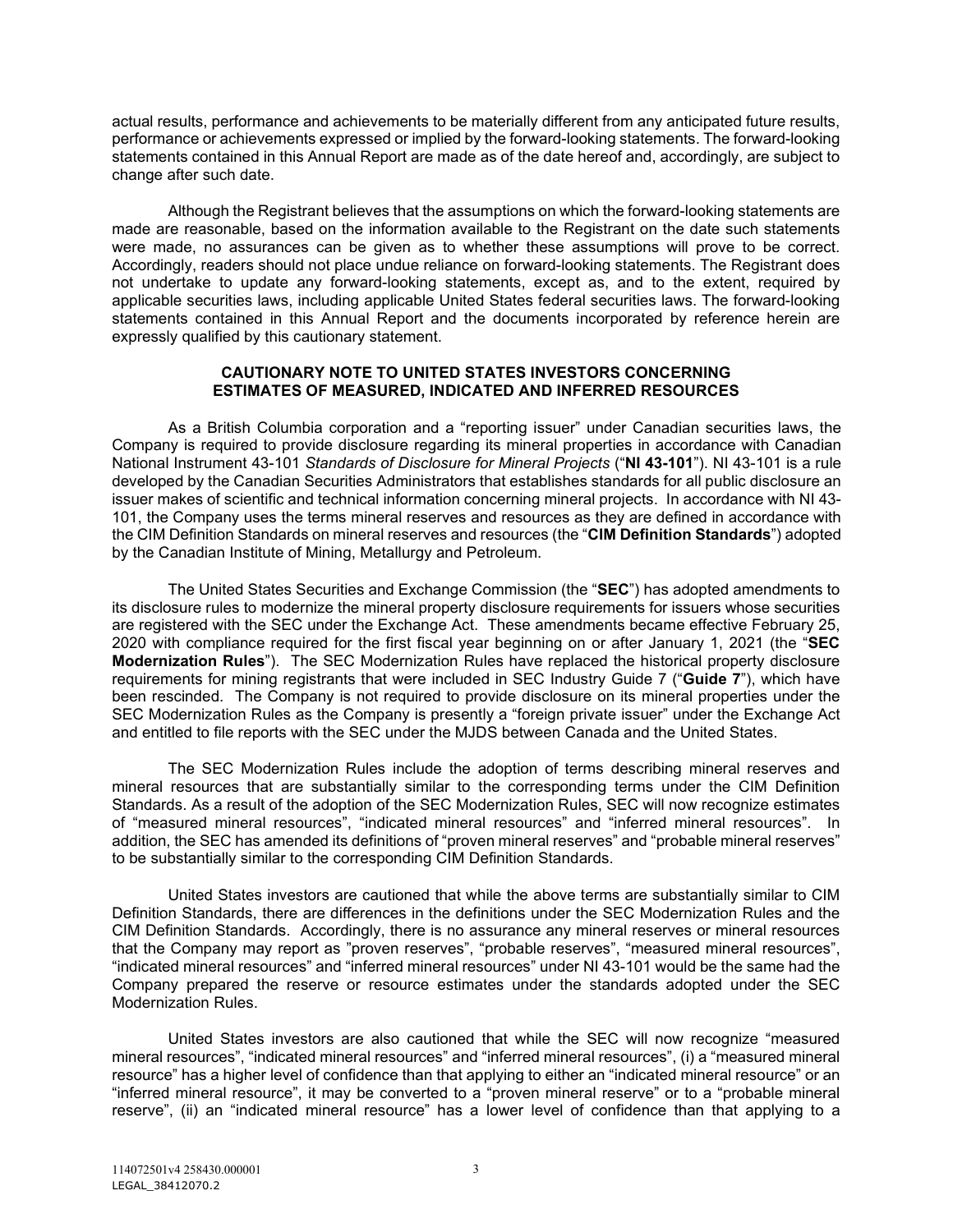"measured mineral resource" and may only be converted to a "probable mineral reserve", and (iii) an "inferred mineral resource" has a lower level of confidence than that applying to an "indicated mineral resource" and must not be converted to a "mineral reserve. Mineralization described using these terms has a greater amount of uncertainty as to their existence and feasibility than mineralization that has been characterized as reserves. Accordingly, investors are cautioned not to assume that any "measured mineral resources", "indicated mineral resources", or "inferred mineral resources" that the Company reports are or will be economically or legally mineable.

Further, "inferred mineral resources" have a greater amount of uncertainty as to their existence and as to whether they can be mined legally or economically. Therefore, United States investors are also cautioned not to assume that all or any part of the inferred mineral resources exist. In accordance with Canadian rules, estimates of "inferred mineral resources" cannot form the basis of feasibility or other economic studies, except in limited circumstances where permitted under NI 43-101.

For the above reasons, information contained in this Annual Report and the documents incorporated by reference herein containing descriptions of our mineral deposits may not be comparable to similar information made public by U.S. companies subject to the reporting and disclosure requirements under the United States federal securities laws and the rules and regulations thereunder.

#### **NOTE TO UNITED STATES READERS REGARDING DIFFERENCES BETWEEN UNITED STATES AND CANADIAN REPORTING PRACTICES**

The Company is permitted to prepare this Annual Report in accordance with Canadian disclosure requirements, which are different from those of the United States. Canadian public companies are required to prepare financial statements in accordance with International Financial Reporting Standards ("**IFRS**"), as issued by the International Accounting Standards Board ("**IASB**"). Consequently, the Company's Audited Consolidated Financial Statements have been prepared in accordance with IFRS as issued by the IASB and the audit is performed in accordance with Public Company Accounting Oversight Board (United States) ("**PCAOB**") standards. IFRS differs in some respects to United States generally accepted accounting principles ("**US GAAP**") and from practices prescribed by the SEC. Therefore, the Company's financial statements incorporated by reference in this Annual Report may not be comparable to financial statements prepared in accordance with US GAAP.

#### **CURRENCY**

Unless otherwise indicated, all dollar amounts in this Annual Report (including the documents incorporated by reference herein) are in Canadian dollars.

### **DISCLOSURE CONTROLS AND PROCEDURES**

#### **Evaluation of Disclosure Controls and Procedures**

Disclosure controls and procedures are defined in Rule 13a-15(e) and 15d-15(e) under the Exchange Act to mean controls and other procedures of an issuer that are designed to ensure that information required to be disclosed by the issuer in the reports that it files or submits under the Exchange Act is recorded, processed, summarized and reported, within the time periods specified in the SEC's rules and forms and includes, without limitation, controls and procedures designed to ensure that such information is accumulated and communicated to the issuer's management, including its principal executive and principal financial officers, or persons performing similar functions, as appropriate to allow timely decisions regarding required disclosure.

At the end of the period covered by this Annual Report on Form 40-F, being the fiscal year ended December 31, 2021, an evaluation was carried out under the supervision of and with the participation of the Company's management, including the Chief Executive Officer ("**CEO**") and Chief Financial Officer ("**CFO**"), of the effectiveness of the design and operations of the Company's disclosure controls and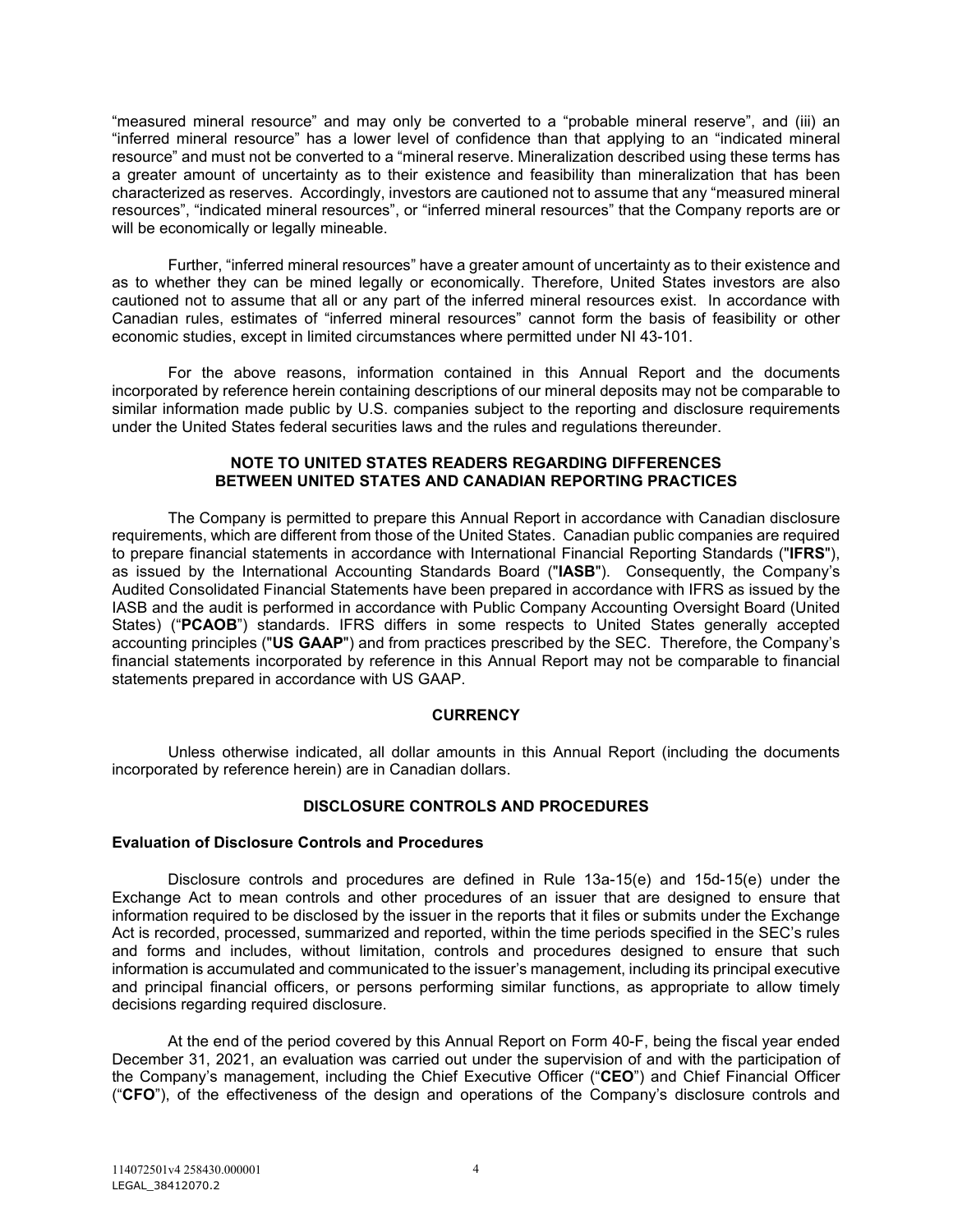procedures (as defined in Rule 13a-15(e) and 15d-15(e) under the Exchange Act). Based on that evaluation the CEO and the CFO have concluded that, as of the end of the period covered by this Annual Report, the Company's disclosure controls and procedures were effective to give reasonable assurance that the information required to be disclosed by the Company in reports that it files or submits to the SEC under the Exchange Act is:

- recorded, processed, summarized and reported within the time periods specified in the SEC's rules and forms, and
- accumulated and communicated to our management, including our CEO and CFO, as appropriate, to allow timely decisions regarding required disclosure.

The Company's disclosure controls and procedures are designed to provide reasonable assurance of achieving their objectives and, as indicated in the preceding paragraph, the CEO and CFO believe that the Company's disclosure controls and procedures are effective at that reasonable assurance level, although the CEO and CFO do not expect that the disclosure controls and procedures will prevent or detect all errors and all fraud.

It should be noted that a control system, no matter how well conceived or operated, can provide only reasonable, not absolute, assurance that the objectives of the control system are met. The Company will continue to periodically review its disclosure controls and procedures and may make such modifications from time to time as it considers necessary.

### **Management's Annual Report on Internal Control Over Financial Reporting**

The disclosure provided in Section 12 of the 2021 MD&A (see Exhibit 99.3) regarding "Internal control over financial reporting" is hereby incorporated by reference.

#### **Auditor's Attestation Report**

This Annual Report does not include an attestation report of the Company's registered public accounting firm regarding internal control over financial reporting. Management's report was not subject to attestation by the Company's independent auditor as the Company is an "emerging growth company", as defined under the Exchange Act, and is not required under Section 404(b) of the Sarbanes-Oxley Act of 2002, as amended, to include an auditor attestation report on the Company's internal control over financial reporting.

#### **Changes in Internal Control Over Financial Reporting**

There was no change in the Company's internal control over financial reporting that occurred during the twelve month period covered by this Annual Report that has materially affected, or is reasonably likely to materially affect, the Company's internal control over financial reporting.

### **BENEFIT PLAN BLACKOUT PERIODS**

Not applicable.

### **AUDIT COMMITTEE**

The Company's Board of Directors has established a separately designated Audit Committee of the Board in accordance with Section 3(a)(58)(A) of the Exchange Act and Section 802(B)(2) of the NYSE American Company Guide.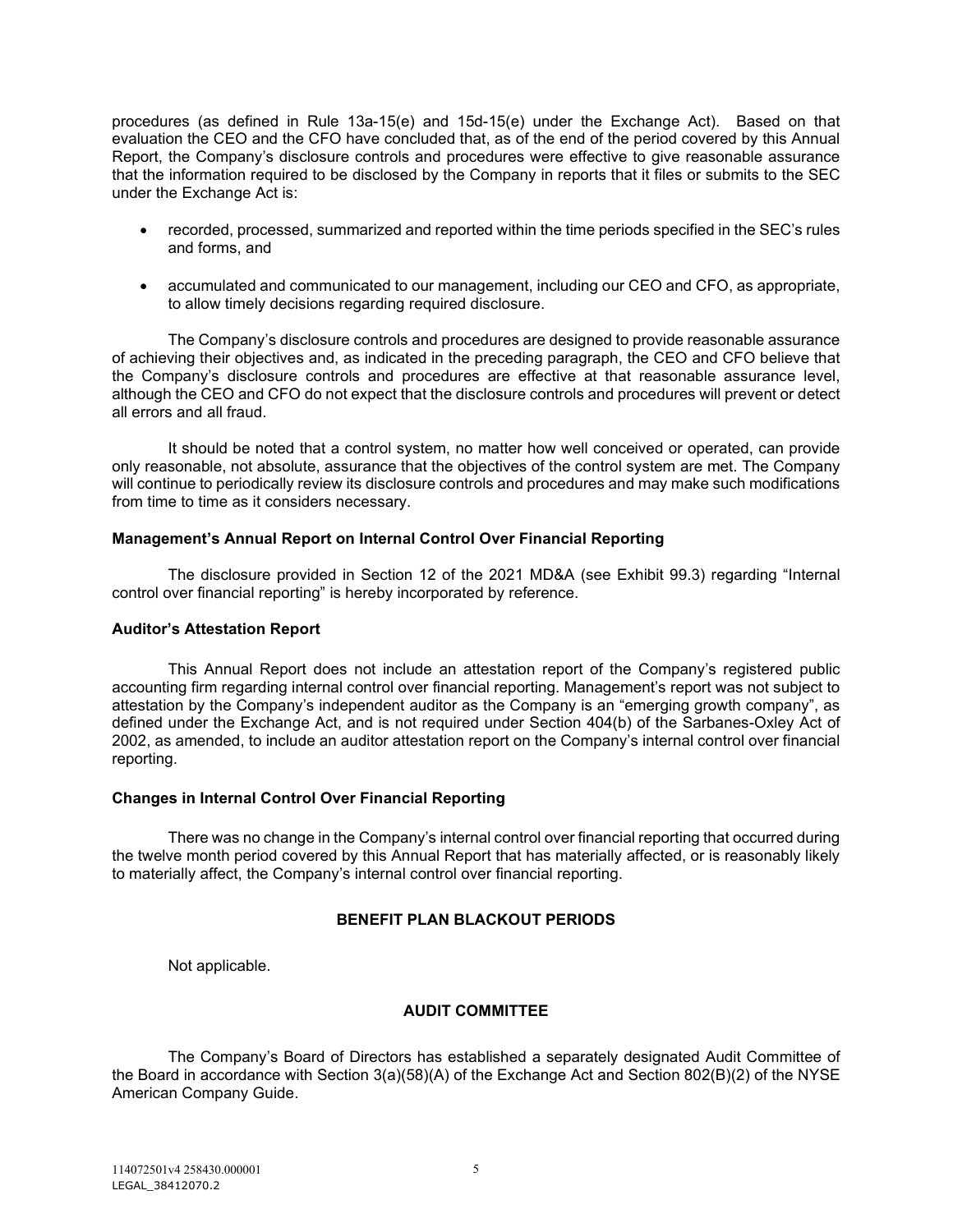The Company's Audit Committee comprises three directors that the Board of Directors have determined are independent as determined under each of Rule 10A-3 under the Exchange Act and Section 803(A) of the NYSE American Company Guide:

- Steve Cook (Chair)
- Michael Hoffman
- Jeffrey Mason

#### **AUDIT COMMITTEE FINANCIAL EXPERT**

The Company's Board of Directors has determined that Steve Cook, the Chair of the Audit Committee of the Board, is an audit committee financial expert (as that term is defined in Item 407 of Regulation S-K under the Exchange Act) and is an independent director under applicable laws and regulations and the requirements of the NYSE American. Please see "*Committees of the Board – Audit Committee - Relevant Education and Experience of Audit Committee Members*" in the 2021 AIF (see Exhibit 99.1).

#### **PRINCIPAL ACCOUNTING FEES AND SERVICES**

The disclosure included in the "*Committees of the Board – Audit Committee - External Auditor Service Fees*" section in the 2021 AIF (see Exhibit 99.1) is hereby incorporated by reference. The Company's auditors are Deloitte LLP (PCAOB ID No. 1208).

#### **Audit Committee Pre-Approval Policies**

The disclosure included in the "*Committees of the Board – Audit Committee – Pre-Approval Policies and Procedures*" section in the 2021 AIF (see Exhibit 99.1) is incorporated by reference.

#### **OFF-BALANCE SHEET ARRANGEMENTS**

The Company has not entered into any off-balance sheet arrangements that have or are reasonably likely to have a current or future effect on our financial condition, changes in financial condition, revenues, expenses, results of operations, liquidity, capital expenditures or capital resources that is material to investors.

### **CONTRACTUAL OBLIGATIONS**

The Company, from time to time, will enter into short-term contracts with suppliers of goods and services related to its corporate and geologic operations. All these contracts are short-term in nature and do not represent contractual obligations beyond amounts payable for goods and services received. Any amounts owing are included in the Company's accounts payable and accrued liabilities as presented within its Audited Consolidated Financial Statements of the Company and the notes thereto for the year ended December 31, 2021 (see Exhibit 99.2). All other material contracts and the discussion of the obligations associated with them are included in the 2021 MD&A (See Exhibit 99.3).

#### **CODE OF BUSINESS CONDUCT AND ETHICS**

#### **Adoption of Code of Ethics**

The Company has adopted a Code of Business Conduct and Ethics (the "**Code of Ethics**") for all its directors, executive officers and employees. The Code of Ethics complies with Section 807 of the NYSE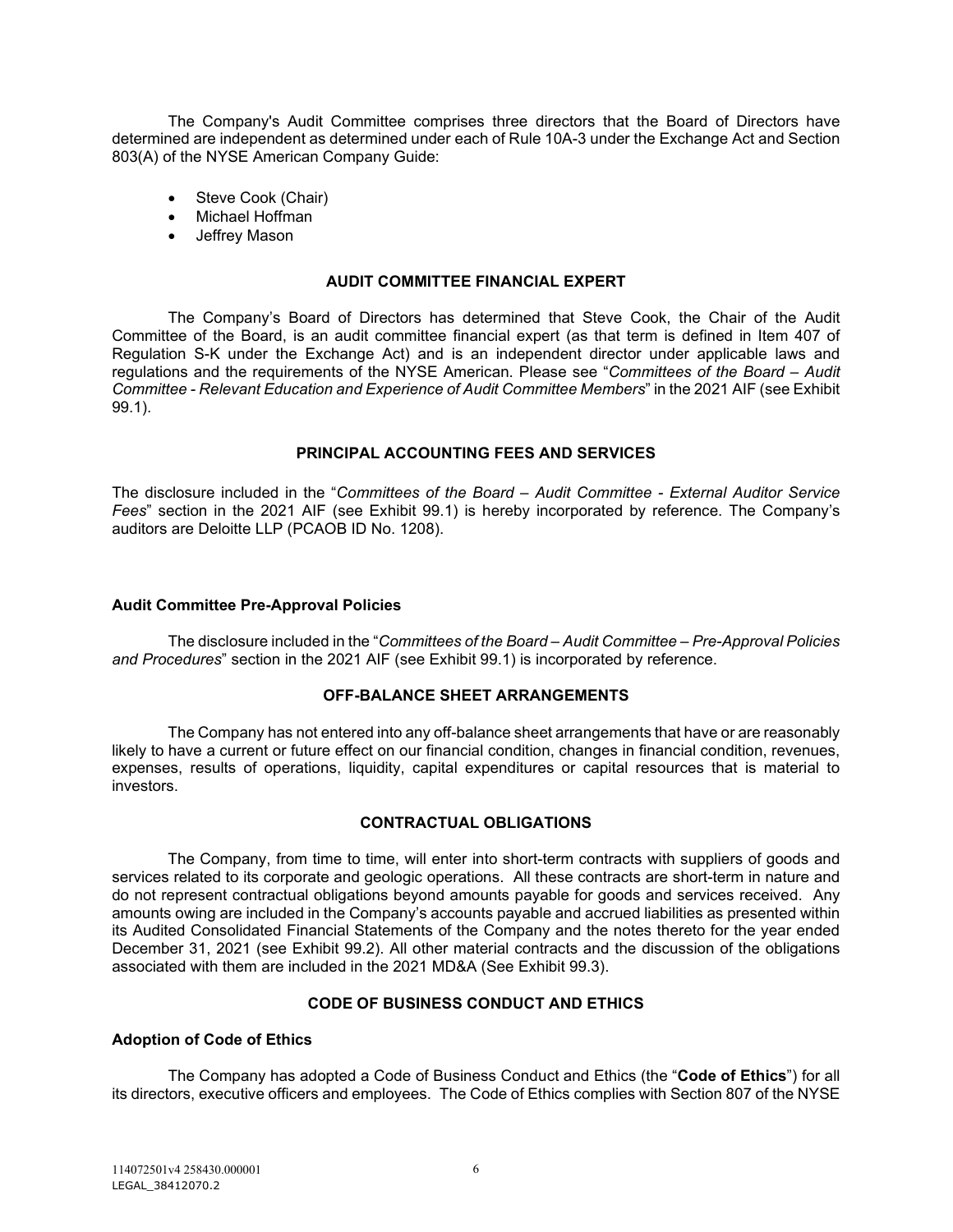American Company Guide. The Code of Ethics meets the requirements for a "code of ethics" within the meaning of that term in Form 40-F. The text of the Code of Ethics is posted on the Company's website at "www.furygoldmines.com/corporate/corporate-governance/*".*

#### **Amendments or Waivers**

No substantive amendments were made to the Company's Code of Ethics during the fiscal year ended December 31, 2021, and no waivers of the Company's Code of Ethics were granted to any principal officer of the Company or any person performing similar functions during the fiscal year ended December 31, 2021.

#### **INTERACTIVE DATA FILE**

The Registrant is submitting as Exhibit 101 to this Annual Report on Form 40-F its Interactive Data File.

### **NYSE AMERICAN CORPORATE GOVERNANCE**

The Company's common shares are listed for trading on the NYSE American. Section 110 of the NYSE American Company Guide permits the NYSE American to consider the laws, customs and practices of foreign issuers in relaxing certain NYSE American listing criteria, and to grant exemptions from NYSE American listing criteria based on these considerations. A foreign issuer seeking relief under these provisions is required to provide written certification from independent local counsel that the non-complying practice is not prohibited by home country law.

The Company has the following corporate governance practices that do not comply with NYSE American corporate governance practices for U.S. domestic companies:

• Upon listing, the Company received an exemption from its quorum requirements for meetings of shareholders. Under the NYSE American listing standards, the minimum recommended quorum requirement is one third of shareholders entitled to vote. The Company did not meet this requirement and was granted relief from this listing standard. Subsequent to obtaining this relief, the Company increased its quorum requirements from 5% to 25% of the issued shares, as follows:

"Subject to the special rights and restrictions attached to the shares of any class or series of shares, the quorum for the transaction of business at a meeting of shareholders is two persons who are, or who represent by proxy, shareholders who, in the aggregate, hold at least 25% of the issued shares entitled to be voted at the meeting."

In addition, Section 713 of the NYSE American Company Guide requires that the Company obtain the approval of its shareholders for share issuances equal to 20 percent or more of presently outstanding shares for a price which is less than the greater of book or market value of the shares. This requirement does not apply to public offerings. There is no such requirement under British Columbia law or under the Company's home stock exchange rules (Toronto Stock Exchange) unless the dilutive financing (i) materially affects the control of the Company, or (ii) results in the issuance of 25% of the outstanding common shares of the Company, on a non-diluted basis. The Company intends to seek a waiver from NYSE American's section 713 requirements should a dilutive private placement financing trigger the NYSE American shareholders' approval requirement in circumstances where the same financing does not trigger such a requirement under British Columbia law or under the Company's home country stock exchange rules.

Except as disclosed above, the Company believes that there are otherwise no significant differences between its corporate governance policies and those required to be followed by United States domestic issuers listed on the NYSE American.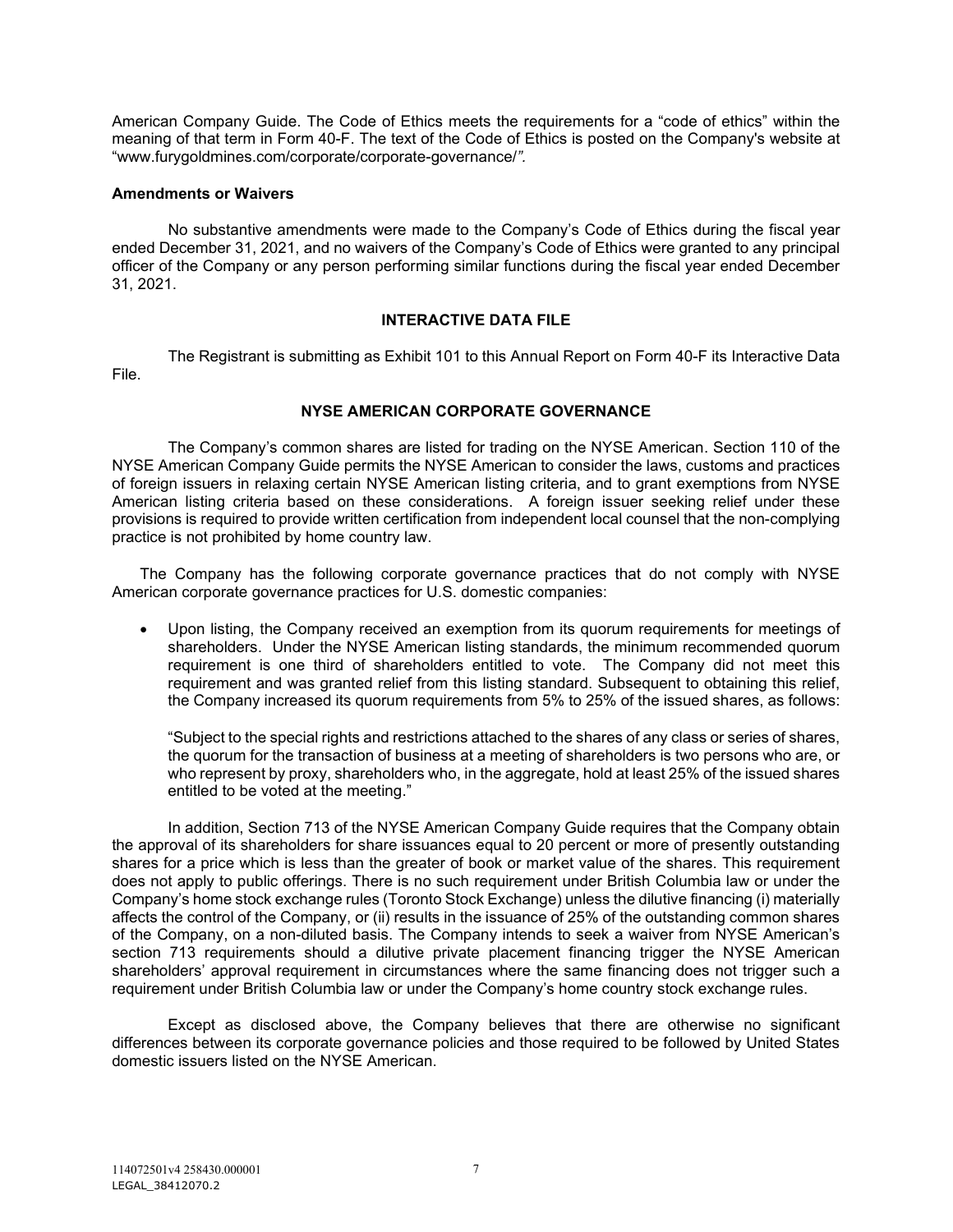The Company's governance practices also differ from those followed by U.S. domestic companies pursuant to NYSE American listing standards in the following manner, although the Company does not believe such differences to be significant:

#### *Solicitation of Proxies*

NYSE American requires the solicitation of proxies and delivery of proxy statements for all shareholder meetings, and requires that these proxies shall be solicited pursuant to a proxy statement that conforms to applicable SEC proxy rules. The Company is a foreign private issuer as defined in Rule 3b-4 under the Exchange Act, and the equity securities of the Company are accordingly exempt from the proxy rules set forth in Sections 14(a), 14(b), 14(c) and 14(f) of the Exchange Act. The Company solicits proxies in accordance with applicable rules and regulations in Canada.

### **MINE SAFETY DISCLOSURE**

Pursuant to Section 1503(a) of the Dodd-Frank Wall Street Reform and Consumer Protection Act 2010, issuers that are operators, or that have a subsidiary that is an operator, of a coal or other mine in the United States are required to disclose in their periodic reports filed with the SEC information regarding specified health and safety violations, orders and citations, related assessments and legal actions, and mining-related fatalities under the regulation of the Federal Mine safety and Health Administration under the Federal Mine Safety and Health Act of 1977, as amended.

The Company was not the operator of a mine in the United States during the fiscal year ended December 31, 2021.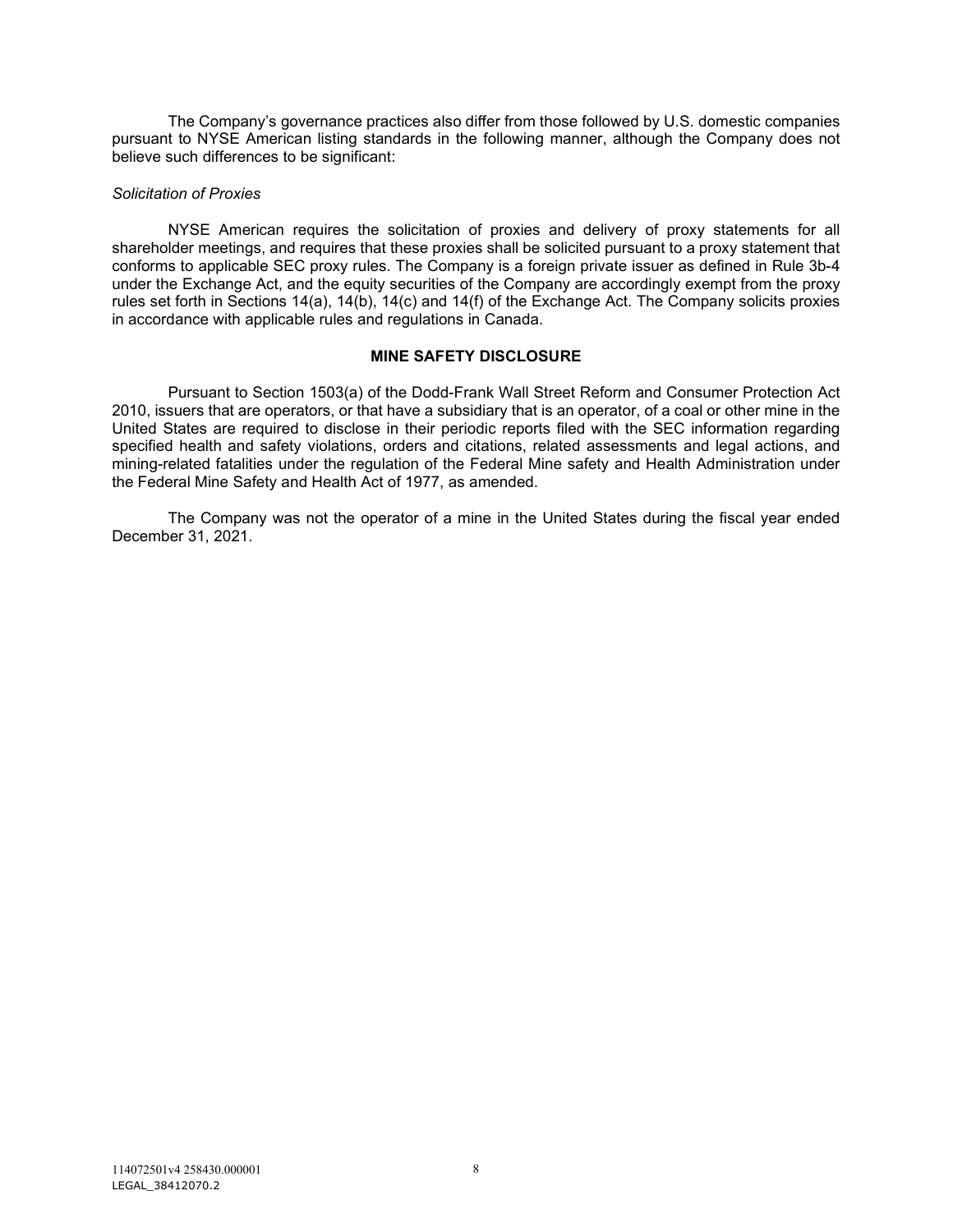## **UNDERTAKING AND CONSENT TO SERVICES OF PROCESS**

### **A. UNDERTAKING**

The Registrant undertakes to make available, in person or by telephone, representatives to respond to inquiries made by the Commission staff, and to furnish promptly, when requested to do so by the Commission staff, information relating to the securities in relation to which the obligation to file an Annual Report on Form 40-F arises, or transactions in said securities.

## **B. CONSENT TO SERVICE OF PROCESS**

The Company previously filed an Appointment of Agent for Service of Process and Undertaking on Form F-X signed by the Company and its agent for service of process with respect to the class of securities in relation to which the obligation to file this Annual Report arises, which Form F-X is incorporated herein by reference. Any change to the name or address of the Company's agent for service shall be communicated promptly to the Commission by amendment to Form F-X referencing the file number of the Company.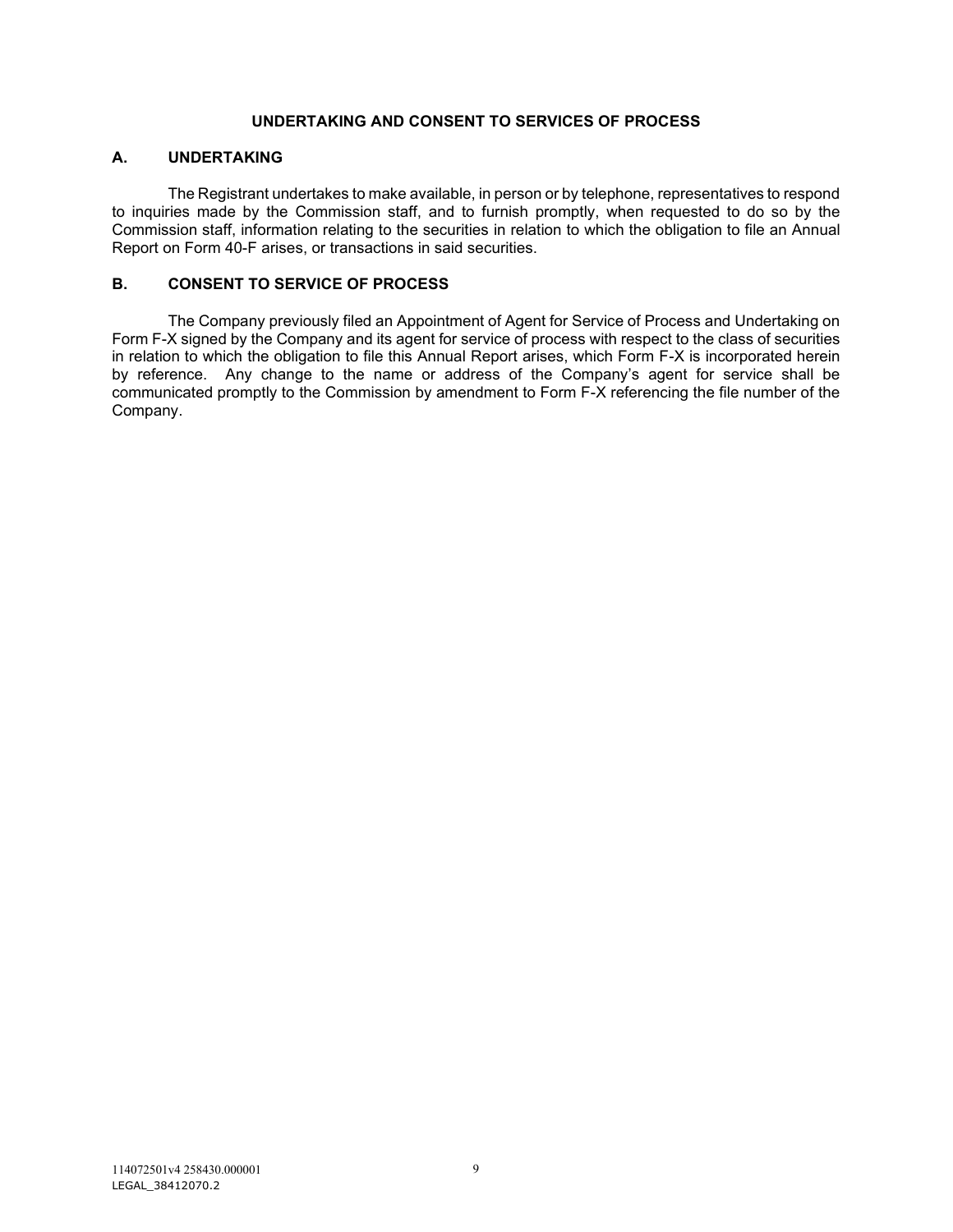#### **SIGNATURES**

Pursuant to the requirements of the Exchange Act, the Registrant certifies that it meets all of the requirements for filing on Form 40-F and has duly caused this Annual Report to be signed on its behalf by the undersigned, thereunto duly authorized.

## Date: March 23, 2022 **FURY GOLD MINES LIMITED**

*/s/ "Lynsey Sherry"*

 $By:$ 

**Lynsey Sherry Chief Financial Officer**